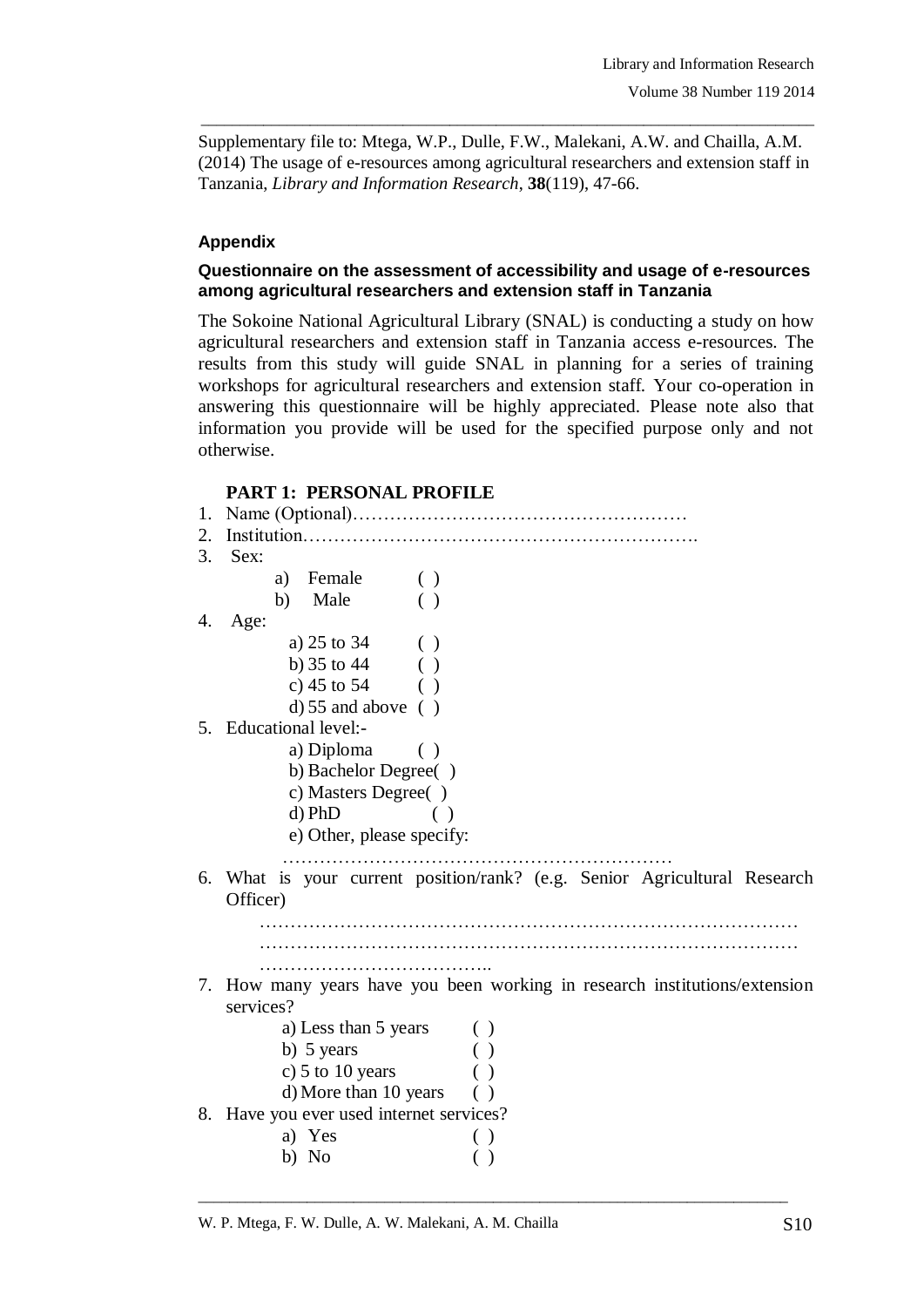9. If yes for question 8, where do you always access internet services? a) Office b) Mobile phone c) Internet café d) Laptop with a modem e) Others (please specify)………………………………………………… ………………………………………………………………………… ………………………………………………………………………… ……………………………………………………………… **PART 2: ELECTRONIC INFORMATION SOURCES IN AGRICULTURAL FIELD** 10. Which ones of the following E-resources do you access and use frequently? [Tick all applicable to you] a) CD-ROMS (e.g CABS abstracts) ( ) b) EBSCO HOST ( ) c) AGORA ( ) d) EMERALD ( ) e) HINARI ( ) f) TEEAL ( ) g) JSTOR ( ) h) OARE ( ) i) WILEY INTERSCIENCE ( ) j) THE COCHRANE LIBRARY ( ) k) SEARCH ENGINES e.g. Google ( ) l) Others (please mention all) ……………………………………………. …………………………………………………………………………… 11. How do you get e-resources mentioned in Question 10 above? (tick all that apply) a) Subscriptions made by institutions ( ) b) Open sources accessed through search engines ( ) c) Donors ( ) d) Subscriptions made through the consortium for university and research libraries ( ) e) Others (please specify) ………………………………………………………………………… ………………………………………………………………………… **PART 3: TRAINING NEEDS IN ACCESS AND USE OF E- SOURCES AND E– SHARING RESOURCES**  12. Which problems do you face when accessing internet resources? (tick all that apply) a) Do not know the URLs (address) ( ) b) Get too much information [difficult to identify relevant] ( )

\_\_\_\_\_\_\_\_\_\_\_\_\_\_\_\_\_\_\_\_\_\_\_\_\_\_\_\_\_\_\_\_\_\_\_\_\_\_\_\_\_\_\_\_\_\_\_\_\_\_\_\_\_\_\_\_\_\_\_\_\_\_\_\_\_\_\_\_\_\_\_\_\_\_\_\_

\_\_\_\_\_\_\_\_\_\_\_\_\_\_\_\_\_\_\_\_\_\_\_\_\_\_\_\_\_\_\_\_\_\_\_\_\_\_\_\_\_\_\_\_\_\_\_\_\_\_\_\_\_\_\_\_\_\_\_\_\_\_\_\_\_\_\_\_\_\_\_\_\_\_\_\_\_\_\_